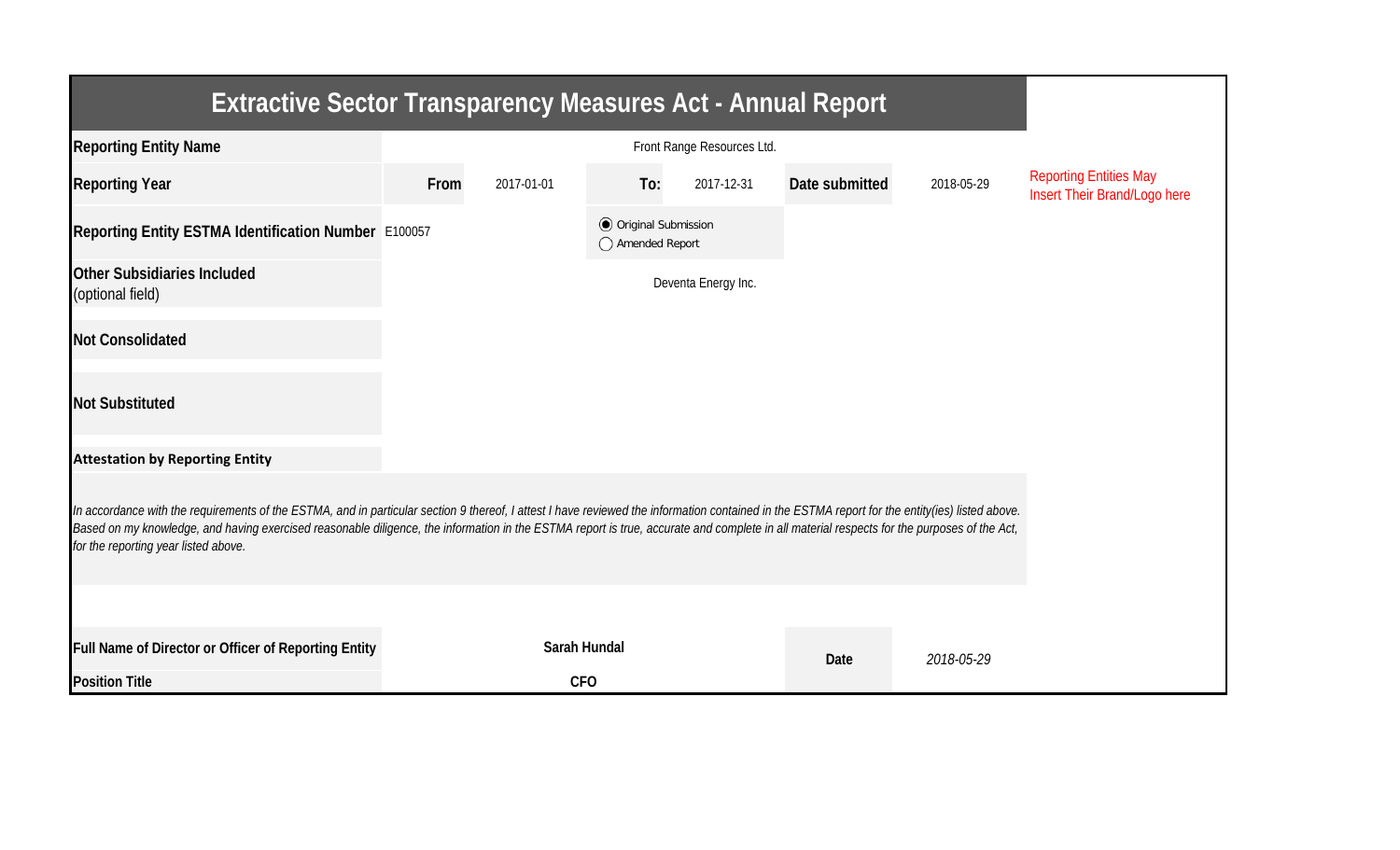| Extractive Sector Transparency Measures Act - Annual Report                                                                                                        |                         |                                                                                 |                                              |            |         |                                |                |           |                                               |                               |                     |  |
|--------------------------------------------------------------------------------------------------------------------------------------------------------------------|-------------------------|---------------------------------------------------------------------------------|----------------------------------------------|------------|---------|--------------------------------|----------------|-----------|-----------------------------------------------|-------------------------------|---------------------|--|
| <b>Reporting Year</b><br><b>Reporting Entity Name</b><br><b>Reporting Entity ESTMA</b><br>Identification Number<br>Subsidiary Reporting Entities (if<br>necessary) | From:                   | 2017-01-01                                                                      | To:<br>Front Range Resources Ltd.<br>E100057 | 2017-12-31 |         | Currency of the Report CAD     |                |           |                                               |                               |                     |  |
| Payments by Payee                                                                                                                                                  |                         |                                                                                 |                                              |            |         |                                |                |           |                                               |                               |                     |  |
| Country                                                                                                                                                            | Payee Name <sup>1</sup> | Departments, Agency, etc<br>within Payee that Received<br>Payments <sup>2</sup> | Taxes                                        | Royalties  | Fees    | <b>Production Entitlements</b> | <b>Bonuses</b> | Dividends | Infrastructure<br><b>Improvement Payments</b> | Total Amount paid to<br>Payee | Notes <sup>34</sup> |  |
| Canada - Alberta                                                                                                                                                   | Government of Alberta   | Alberta Department of Energy                                                    |                                              |            | 160,000 |                                | 180,000        |           |                                               | 340,000                       |                     |  |
|                                                                                                                                                                    |                         |                                                                                 |                                              |            |         |                                |                |           |                                               |                               |                     |  |
|                                                                                                                                                                    |                         |                                                                                 |                                              |            |         |                                |                |           |                                               |                               |                     |  |
|                                                                                                                                                                    |                         |                                                                                 |                                              |            |         |                                |                |           |                                               |                               |                     |  |
|                                                                                                                                                                    |                         |                                                                                 |                                              |            |         |                                |                |           |                                               |                               |                     |  |
|                                                                                                                                                                    |                         |                                                                                 |                                              |            |         |                                |                |           |                                               |                               |                     |  |
|                                                                                                                                                                    |                         |                                                                                 |                                              |            |         |                                |                |           |                                               |                               |                     |  |
|                                                                                                                                                                    |                         |                                                                                 |                                              |            |         |                                |                |           |                                               |                               |                     |  |
|                                                                                                                                                                    |                         |                                                                                 |                                              |            |         |                                |                |           |                                               |                               |                     |  |
|                                                                                                                                                                    |                         |                                                                                 |                                              |            |         |                                |                |           |                                               |                               |                     |  |
|                                                                                                                                                                    |                         |                                                                                 |                                              |            |         |                                |                |           |                                               |                               |                     |  |
|                                                                                                                                                                    |                         |                                                                                 |                                              |            |         |                                |                |           |                                               |                               |                     |  |
|                                                                                                                                                                    |                         |                                                                                 |                                              |            |         |                                |                |           |                                               |                               |                     |  |
|                                                                                                                                                                    |                         |                                                                                 |                                              |            |         |                                |                |           |                                               |                               |                     |  |
|                                                                                                                                                                    |                         |                                                                                 |                                              |            |         |                                |                |           |                                               |                               |                     |  |
|                                                                                                                                                                    |                         |                                                                                 |                                              |            |         |                                |                |           |                                               |                               |                     |  |
|                                                                                                                                                                    |                         |                                                                                 |                                              |            |         |                                |                |           |                                               |                               |                     |  |
| <b>Additional Notes:</b>                                                                                                                                           |                         |                                                                                 |                                              |            |         |                                |                |           |                                               |                               |                     |  |